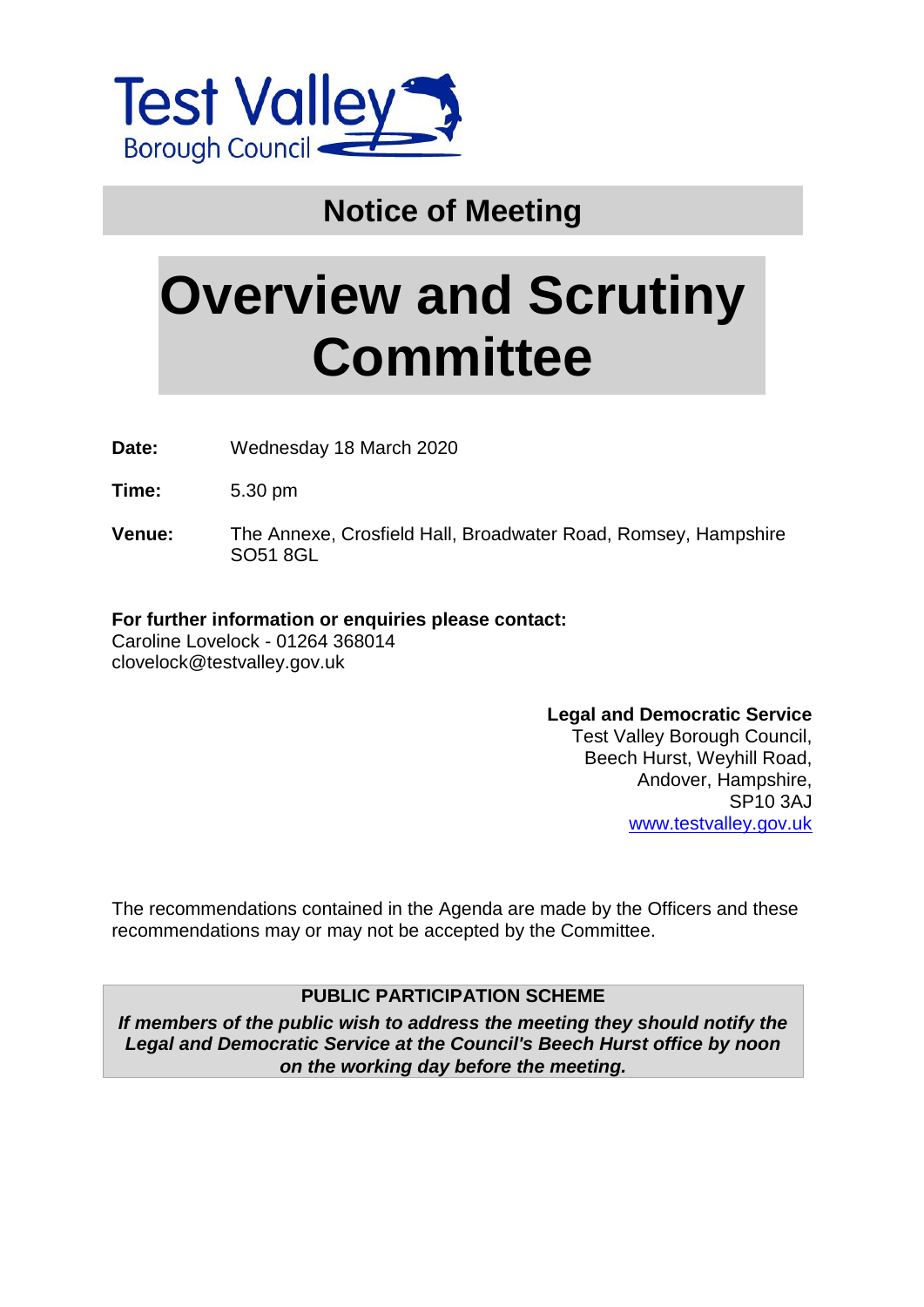### **Membership of Overview and Scrutiny Committee**

### **MEMBER WARD**

# Councillor Z Brooks (Chairman) Andover Millway; Councillor G Bailey **Blackwater**; Councillor D Baverstock **Romsey Cupernham**; Councillor C Borg-Neal Andover Harroway; Councillor T Burley **Andover Harroway**; Councillor D Coole **Anna**: Anna: Councillor C Donnelly **Andover Downlands:** Councillor C Dowden North Baddesley; Councillor N Gwynne **Romsey Cupernham**; Councillor K Hamilton **Andover Harroway**; Councillor N Lodge **Andover Downlands**; Councillor N Matthews **Andover Romans**; Councillor R Meyer **Andover Winton**; Councillor K North **Andover Romans**; Councillor J Parker **Romsey Tadburn**; Councillor R Rowles **Andover Winton**; Councillor A Warnes North Baddesley;

Councillor A Finlay Councillor A Finlay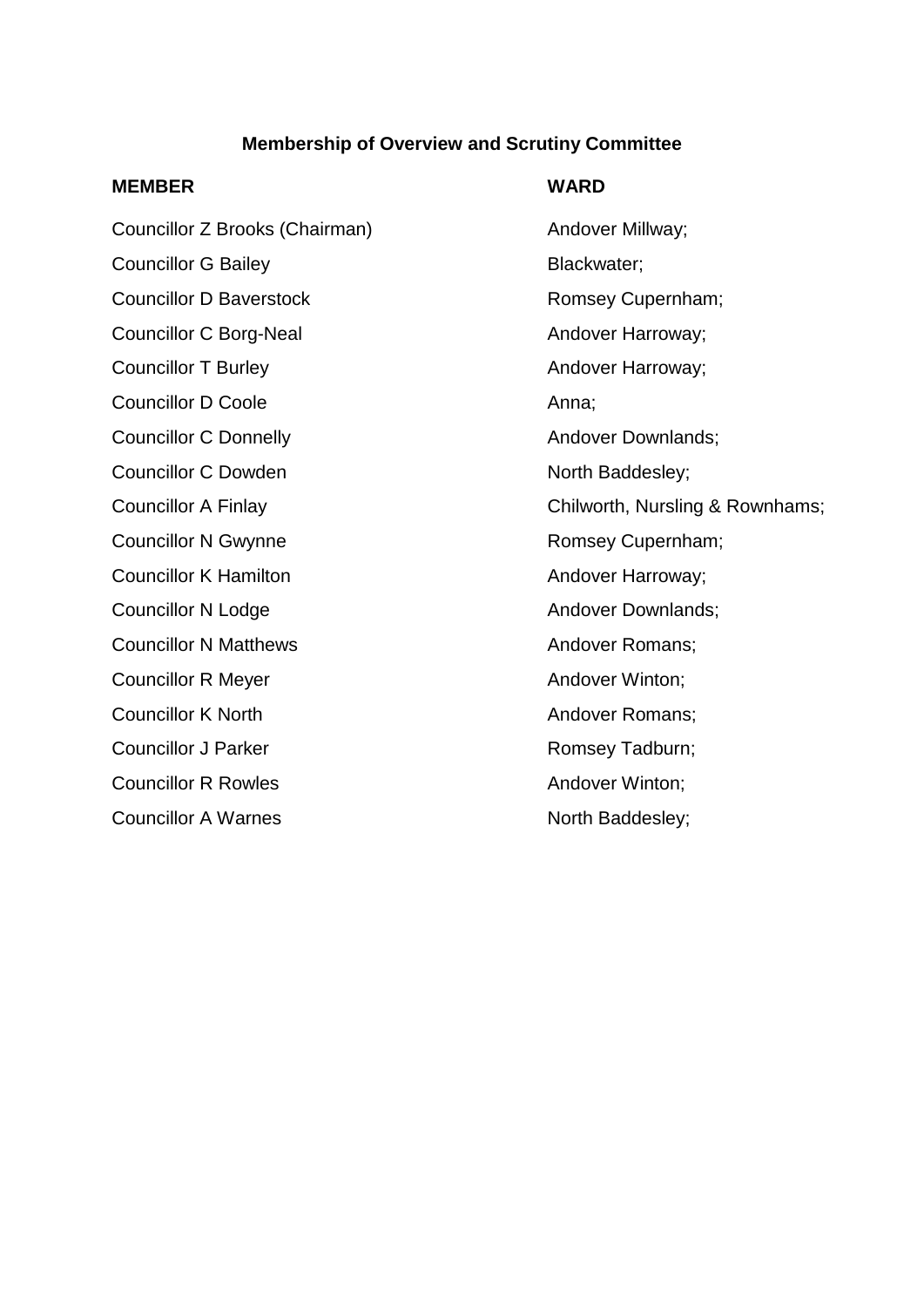### **Overview and Scrutiny Committee**

Wednesday 18 March 2020

### **AGENDA**

### **The order of these items may change as a result of members of the public wishing to speak**

- **1 Apologies**
- **2 Public Participation**
- **3 Declarations of Interest**
- **4 Urgent Items**
- **5 Minutes of the meeting held on 19 February 2020**
- **6 Call in Items**
- **7 Urgent decisions taken since last meeting**

### **8 Appointment of Vice Chairman**

To appoint a Vice Chairman until the first meeting after Annual Council 2020.

### **9 Updates on Panels**

Lead Members to update the Committee on the progress of their Panels (10 mins)

### **10 Climate Emergency Draft Action Plan**

To consider the Climate Emergency Draft Action Plan (60 mins)

Report to Follow